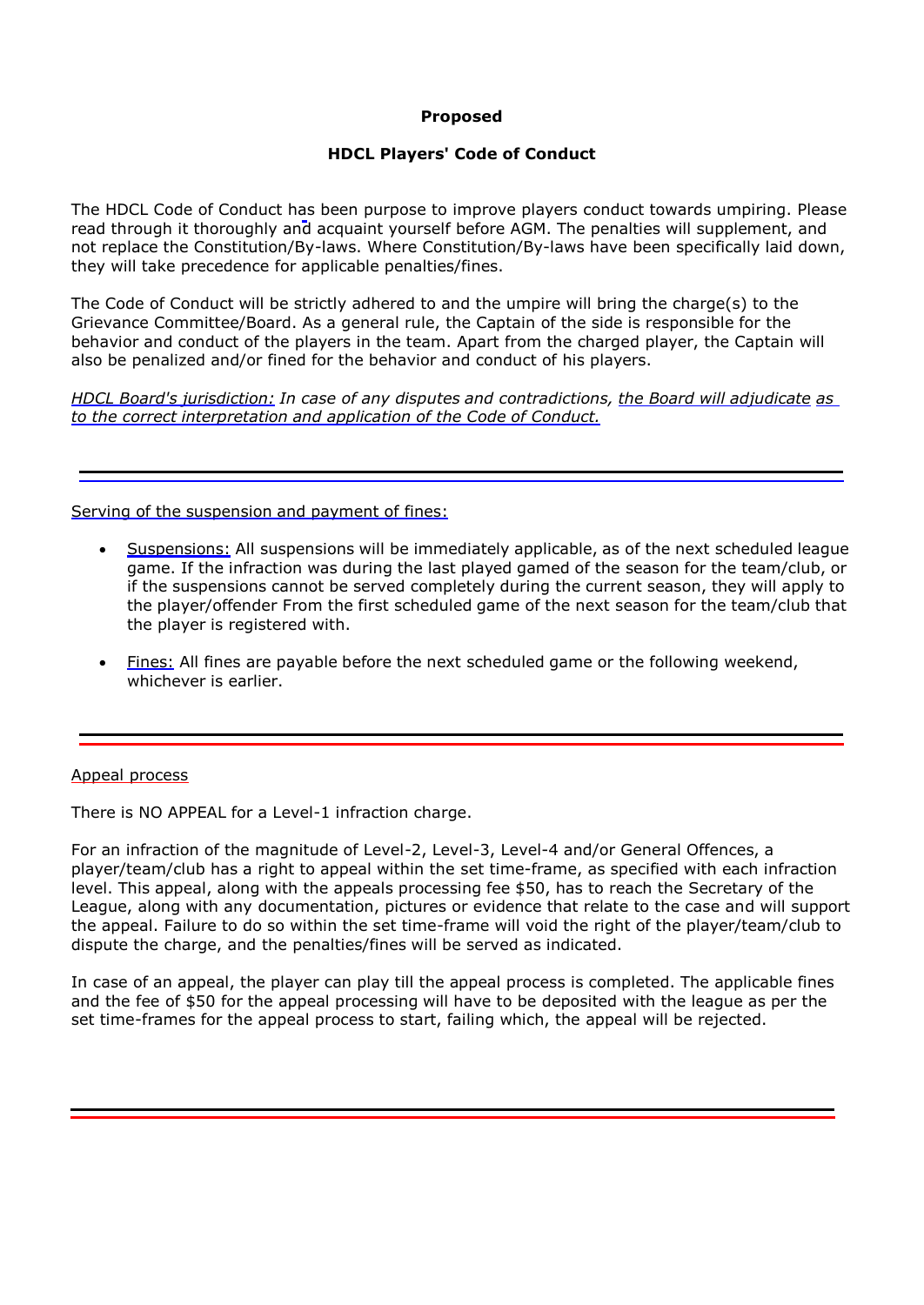# **HDCL Code of Conduct**

# **Level 1** *(No appeal allowed)*

1.1 Abuse of cricket equipment or clothing, ground equipment or fixtures and fittings

1.2 Showing dissent at an umpire's decision by action or verbal abuse

1.3 Using language that is obscene, offensive or insulting and/or the making of an obscene gesture

1.4 Repeated excessive appealing

1.5 Pointing or gesturing towards the pavilion in an aggressive manner by a bowler or other member of the fielding side upon the dismissal of a batsman

1.6 Public criticism of, or inappropriate comment on a match related incident or match official

*Applicable Penalty/Fines:*  Player/Offender: **1 (one) game suspension** Team/Club: **None** Captain: **None**

### **Level 2**

2.1 Repeat of level 1 offence within the same season/year

2.2 Showing serious dissent at an umpire's decision by action or verbal abuse (may include arguing with the umpire)

2.3 Inappropriate and deliberate physical contact between players in the course of play

2.4 Charging or advancing towards the umpire in an aggressive manner when appealing

2.5 Deliberate and malicious distraction or obstruction on the field of play

2.6 Throwing the ball, bat or any equipment at or near a player, umpire or official in an inappropriate and dangerous manner

2.7 Using language that is obscene, offensive or of a seriously insulting nature to another player, umpire, referee, Team Official or spectator. (It is acknowledged that there will be verbal exchanges between players in the course of play. Rather than seeking to eliminate these exchanges entirely, umpires will look to lay charges when this falls below an acceptance standard. In this instance, language will be interpreted to include gestures)

2.8 Changing the condition of the ballin breach of Law 42.3

2.9 Any attempt to manipulate a match in regard to the result, net run rate, bonus points, or otherwise. The captain of any team guilty of such conduct will be held responsible.

*Applicable Penalty/Fines:*

Player/Offender: **2 (two) games suspension** Team/Club: **\$100** Captain: **Warning letter**